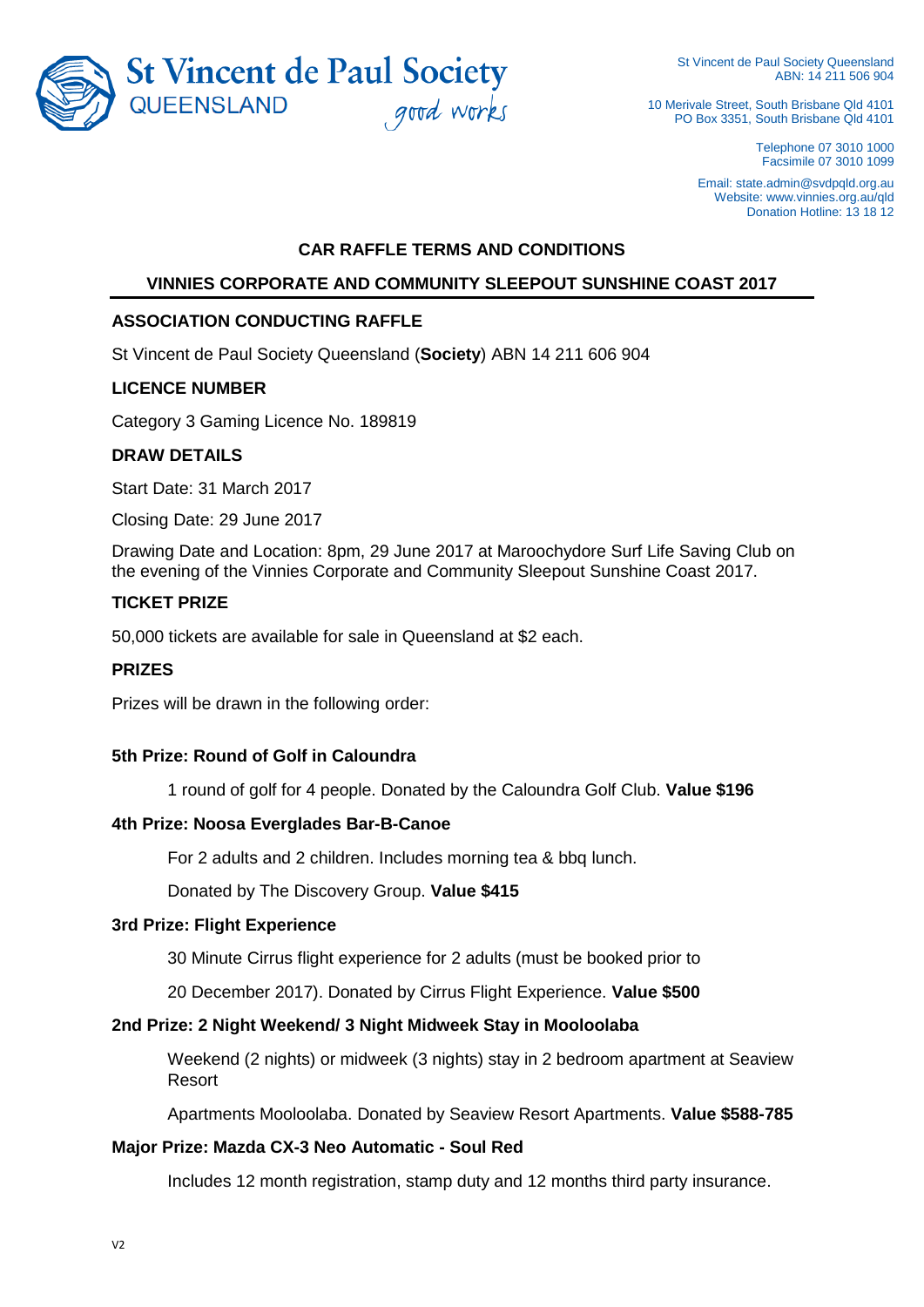

St Vincent de Paul Society Queensland ABN: 14 211 506 904

10 Merivale Street, South Brisbane Qld 4101 PO Box 3351, South Brisbane Qld 4101

> Telephone 07 3010 1000 Facsimile 07 3010 1099

Email: state.admin@svdpqld.org.au Website: www.vinnies.org.au/qld Donation Hotline: 13 18 12

Collected from Sunshine Coast Mazda. **Value \$25,514** 

No prizes are redeemable for cash. If the Society is unable to supply the prize shown, it reserves the right to supply a replacement prize of similar type and value.

Any tickets drawn for winners of minor prizes will be returned to the pool and will be eligible to win the major prize.

### **NOTIFICATION TO WINNERS**

Winner will be contacted by phone or post using the contact information provided on the ticket as soon as possible after the raffle being drawn.

Any prize not claimed within one year of the draw date is forfeited and may be applied to the Society's purposes.

## **ELIGIBILITY**

The following persons are disqualified from participating in the raffle:

- 1. Members of the management committee conducting the art union, including members of the Society's State Council, the Northern Diocesan Central Council, the Sunshine Coast Regional Council and members of the CEO Sleepout Committee;
- 2. Persons directly engaged in conducting the draw, such as drawing tickets. This does not exclude Society members that are only involved in selling tickets;
- 3. The Society as an organisation; and
- 4. A member of the immediate family of a person mentioned in paragraph 1 or 2. Immediate family means a person's spouse and family members residing at the same premises as the person.

Conference members that are not expressly excluded by the above categories are eligible to participate in the raffle.

### **COLLECTION OF VEHICLE**

The major prize must be collected by the winner from Sunshine Coast Mazda within 1 month of the raffle being drawn.

#### **GENERAL**

Ticket holders acknowledge that their names and photographs may be used to promote the raffle.

Tickets cannot be on-sold.

#### **PRIVACY**

Any personal information collected during the raffle will be managed in accordance with these terms and the Society's privacy policy available at [http://www.vinnies.org.au/content/Document/QLD/Privacy%20Policy%20FINAL.pdf.](http://www.vinnies.org.au/content/Document/QLD/Privacy%20Policy%20FINAL.pdf)